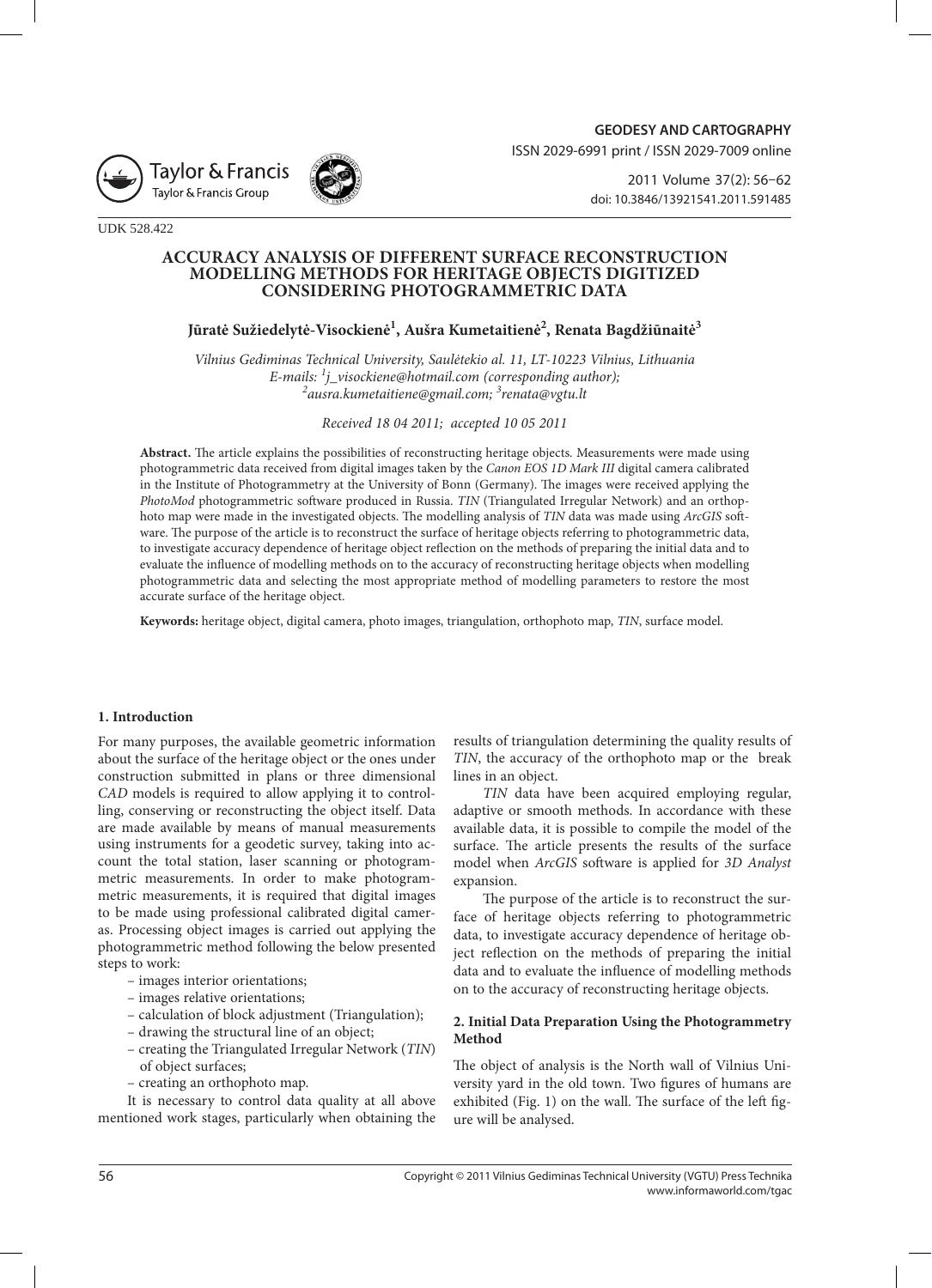

**Fig. 1.** Three overlapping images (P15-P12-P18)

The images were taken using the *Canon EOS 1D Mark III* professional digital camera. The characteristics are listed in Table 1.

**Table 1.** Characteristics of the *Canon EOS 1D Mark III* digital camera



| Characteristics              | Value              |  |
|------------------------------|--------------------|--|
| Focal length (mm)            | 50                 |  |
| Resolution (pixel)           | $21$ mln.          |  |
| Pixel size, $pxl$ ( $\mu$ m) | $6.4\times 6.4$    |  |
| Image size (mm)              | $35.9 \times 23.9$ |  |
| Image size (pixel)           | 5616×3744          |  |

This camera is calibrated (optics distortions are determined and evaluated) using *Tcc* software at the Institute of Photogrammetry, the University of Bonn (Germany) in 2008 (Sužiedelytė-Visockienė *et al.* 2009**)**. The parameters of the camera are presented in Table 2.

| Table 2. Results of calibrating the Canon EOS 1D Mark III |  |
|-----------------------------------------------------------|--|
| camera                                                    |  |

| Result (pixel)                             |  |  |  |
|--------------------------------------------|--|--|--|
| 50.76 mm                                   |  |  |  |
| 0.99                                       |  |  |  |
| Corrections of the principle point (pixel) |  |  |  |
| $-12.37$                                   |  |  |  |
| $-63.98$                                   |  |  |  |
| Radial-symmetrical distortion              |  |  |  |
| $-1.789E-09$                               |  |  |  |
| Radial-asymmetrical distortion             |  |  |  |
| 1.017E-8                                   |  |  |  |
| $-1.655E-8$                                |  |  |  |
|                                            |  |  |  |

The images of the object were corrected for the purpose of camera distortion using special *Tcc Distortion Correct* software made in Germany. Three overlapping images were corrected in Figure 1. These images were processed using the *PhotoMod* (Russian) photogrammetric software. At the first stage of work, image interior orientation was made. While carrying out image orientation, a fiducial – central point of the photos was measured. The coordinates of the point are equal half the size of the photo (in pixel) and make 2808×1872 ( Sužiedelytė Visockienė *et al.* 2009).

The order of the process for relative orientation is considered to be as follows (CNIIGAIK 2002):

- Measuring Tie points in stereo pairs in overlapping areas and triplet zones (in case we have three images).
- Input and measurement of ground control points (*GCP*).

The quality of measuring tie and ground control points could be checked in the following ways:

- Accuracy control using the correlation coefficient the acceptable value of which could be determined by the user from image quality. For contrast and high quality images threshold is 0.9–0.95, for unclear images threshold could be 0.8 at well recognized points.
- Accuracy control using vertical parallax residual. The mean vertical parallax value should not be greater than a half of the matrix pixel size for a digital camera. For the *Canon EOS 1D Mark III* camera, the matrix pixel size is 6 microns while the mean value should be not more than 3 microns. Also, the program calculated maximum error ( *E*max ) and root mean squared error (*RMS*) (CNIIGAIK 2002):

$$
E_{\text{max}} = 2 \times E_{\text{mean}},\tag{1}
$$

$$
RSM = \sqrt{2} \times E_{mean},
$$
 (2)

where  $E_{mean}$  – the mean error of measurement points in the model. The results of accuracy control are presented in Table 3. We had three images and made two models P15-P12 and P12-P18.

**Table 3.** Measurement quality at *Tie* and *GCP*

| Model                                    | $E_{\text{max}}$ , pixel | RMS, pixel |
|------------------------------------------|--------------------------|------------|
| P <sub>15</sub> -P <sub>12</sub>         | 0.54                     | 0.26       |
| P <sub>12</sub> -P <sub>18</sub><br>0.51 |                          | 0.29       |

The average maximum vertical parallax error in the models is 3.12  $\mu$ m which is acceptable and considered to be a good result.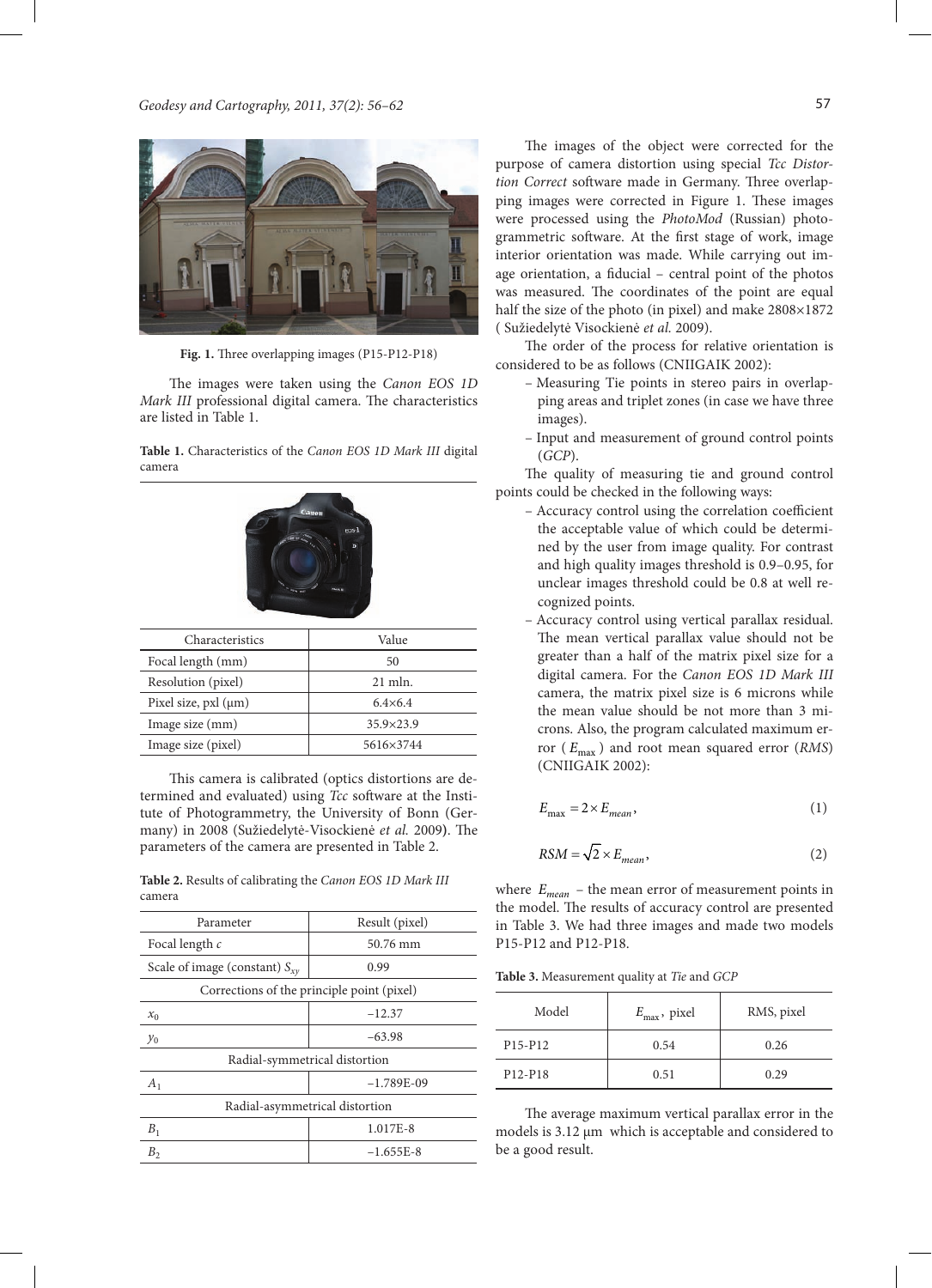After measuring tie and ground control points in stereo pairs (models), they should be transferred to the geodetic coordinate system. One could check the accuracy of relative orientation by comparing discrepancies in point measurements obtained in adjacent models (triplets). Considering coordinates X, Y, Z, triplet errors  $E_x$ , *E*<sub>v</sub> and *E*<sub>z</sub> were calculated in two adjacent models. Besides, mean triplet errors in XY plane and Z coordinates had to be calculated (The recommendations... 2002):

$$
E_{mean}^{xy} = \sqrt{2} \times 0.5 \times pxl,
$$
\n(3)

$$
E_{mean}^{z} = \frac{c}{b_{x}} \times E_{mean}^{xy},
$$
\n(4)

where *pxl* – the matrix pixel size of the digital camera (6 microns);  $c -$  is the focal length of the camera (Table 1, 2),  $b_x$  – is a base in the image scale.

The obtained triangulation adjustment scheduled error should not exceed 5, whereas heights should be 15  $\mu$ m, in case  $b_r$  could be 13.2 mm in the photo. In block adjustment, we had 10 *GCP* and 9 *Tie* points. Triangulation accuracy results are presented in Table 4.

| Table 4. The quality of triangulation |  |  |  |
|---------------------------------------|--|--|--|
|---------------------------------------|--|--|--|

| Point<br>$E_{mean}^{xy}$ , µm |  | $E_{mean}^z$ , µm |  |  |
|-------------------------------|--|-------------------|--|--|
| <b>GPS</b>                    |  |                   |  |  |
| Tie                           |  | 26                |  |  |

Triangulation results are acceptable.

After the adjustment of triangulation, we have ready-made TIN data on the object available for compiling break lines and the orthophoto map. The accuracy of all these results is determined by the received accuracy of triangulation (Table 4).

#### **3. The Orthophoto Map of an Object**

The orthophoto map was compiled following one or some images of an object. The process of generating some images into a single orthophoto map is called mosaic (Shariat *et al.* 2008). The orthophoto map of the investigated object, namely the figure, was compiled according to one P12 image where the image is taken from the front (Fig. 1. a image in the middle). It was rectified in accordance with triangulation and the points of break lines. The used smallest size of the cell of the orthophoto map was 1 mm (Fig. 2).

The orthophoto has reference to the geodetic coordinate system and looks like a picture. The orthophoto provides a possibility of carrying on the works of drawing and measurement.



**Fig. 2.** The orthophoto of an object

#### **4. TIN Data Generation**

By means of *PhotoMod* software facilities, *TIN* in the object could be compiled applying regular, adaptive and smooth methods.

The *TIN* of the object is made in accordance with the break lines of the object and data on triangulation (*GCP* and *Tie* points).

When applying the **regular** method of compiling *TIN*, the altitudes of the nodes of the triangle network are automatically calculated with reference to Delaunay algorithm. The least marginal coefficient of correlation (in our case, it makes 0.8) has to be set in advance. If the coefficient of correlation is unsatisfied, height is calculated in accordance with the altitudes of neighbouring apexes. It is suggested that the regular method has to be applied in cases when the investigated surface is a complicated one. The selected smallest cell of the *TIN* network in the object is 0.5 mm. The obtained cloud is made of 341 550 points. The **adaptive** method of *TIN* compiling is recommended to be applied to smoother surfaces. The calculation of the heights of points is also carried out automatically by means of correlation**.** The points not satisfying the size of the coefficient of correlation by means of the above mentioned method are eliminated. The cloud of 131 830 points was received in the object. The **smooth** method was also used for compiling *TIN*. Before works of compiling are started, it is required to select which the formation of *TIN* has to be referred in accordance with the break lines of the object or data on triangulation). It should be also considered that data on triangulation, the break lines of the object and *TIN* are formed employing some other method. In our case, data on triangulation and break lines (Fig. 3) were used. Additionally, there is preset the maximum number of points in accordance with which the calculation of the heights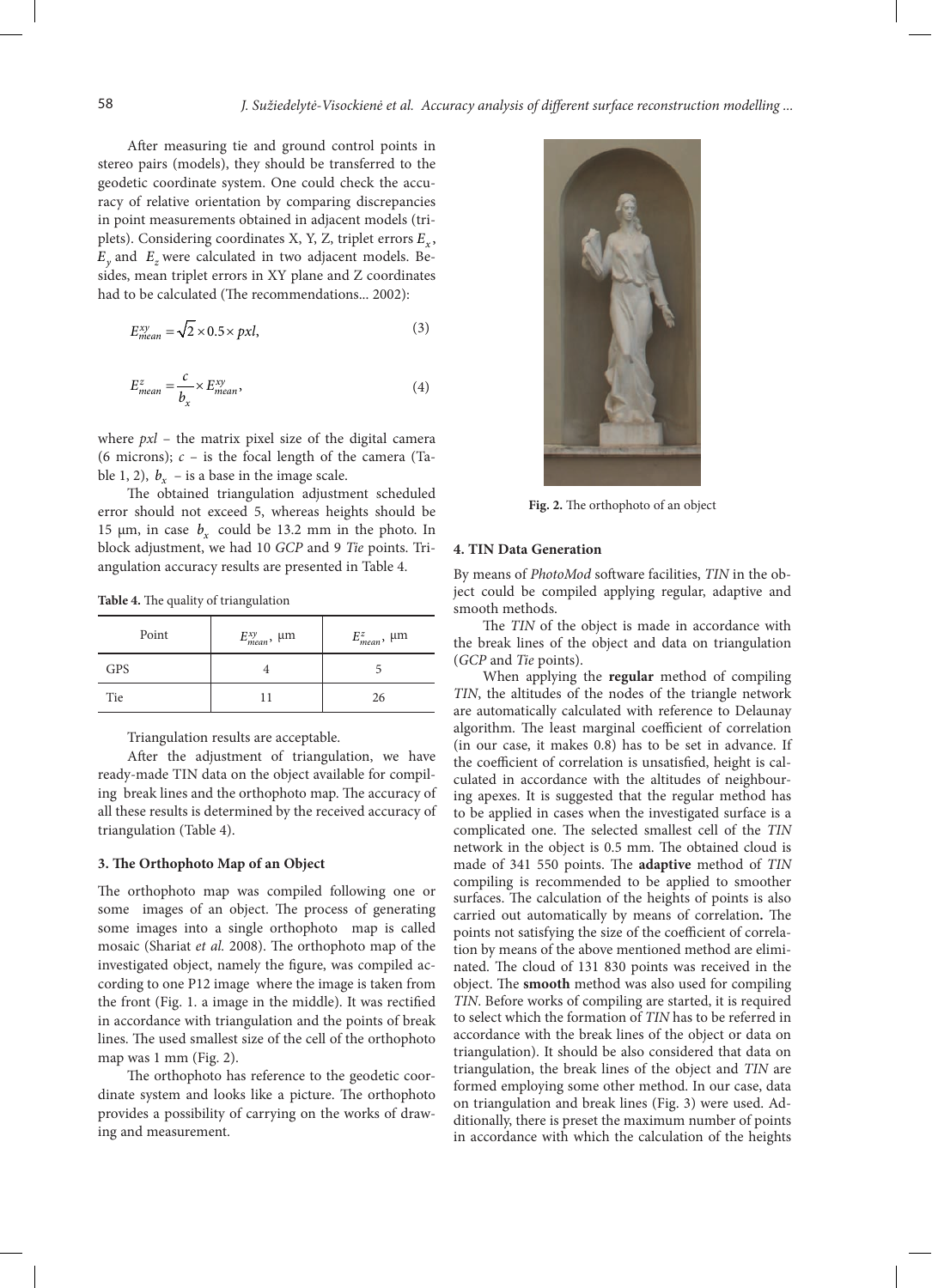of the *TIN* points. It is possible to set 1000 points. Due to the adjustment of points, a possibility that the heights of surfaces contravene arises.



**Fig. 3.** Break lines of an object

In the smooth method in the object received TIN data there were 334756 points. The data obtained using various methods would be applied in compiling the model of the surface.

#### **5. Use of** *tin* **Data on Compiling the Network Model**

Together with upgrading the object terrain, the possibility of modelling *TIN* data appeared. The attempts to carry out research by means of 3D Analyst applying ArcGIS software expansion and to compile *TIN* using photogrammetric methods and converting them into a network model (Fig. 4) were made. The surface models were obtained from regular, adaptive and smooth *TIN* (Ruzgienė 2010).



**Fig. 4.** *TIN* converted into the network model

Conversion was carried out by executing linear interpolation which is one of the simplest ways of interpolation where the qualities of the interpolated objects are not taken into consideration among the points of data. Thus, *TIN* triangles are interpreted as planes when to the height of the cell of the network model is attached to the height of the triangle depending on the position of the cell in the triangle in 2D space. The value of the triangle plane is attached to the value of the cell centre.

The article describes a *TIN* model in accordance with simulation parameters required for calculations: the methods of kriging, weight and splain that use weights for data analysis (Kumetaitienė 2006).

The application of different ways of surface interpolation is the main phenomenon that determines the methods of surface simulation. The article investigates the issues concerning by what means and in with what degree of accuracy a minor object of architectural heritage could be presented, namely the figure of the statue, to have it in a detailed way.

When compiling the digital model using the kriging method, circular, spherical and tetraspherical variograms were used. The variograms were selected because the accuracy of the obtained model of relief could be more precise in case a greater number of adjacent points are taken into account. During research, simulation was used including adjacent points 9, 12, 15, 18 selected for calculations.

The digital model presented in the article was also compiled using modelling methods the accuracy of which determining the weight of the heights of the used points of the surface is very significant. By applying the weight and splain methods of surface simulation, the optimal value of weight was selected according to the software program.

In modelling, relief by the chosen methods, there were selected the optimal parameters of the cell of the digital model in the research. In light of the fact that the speed of data and model processing depends on the cell parameters, it is possible to select the parameters of the cell taking into account the purpose the model has to serve. In our case, in order to get the most accurate and detailed model, the cell parameters of 1×1 m to conduct research were selected. Besides, distances between the points play a significant role in the accuracy of simulation. Research presents digital relief models compiled of the points the average distance of which is 0.06 m. The density of the points in applied research is very high. For the adaptive *TIN* simulation method, 131830 measured points were applied: for the regular *TIN* method, 341 550 points were used while for the smooth *TIN* method it made 334 756 points.

When performing measurement using the kriging method, 18 adjacent points were used. By means of a spherical variogram, the relief model from adaptive *TIN* was received (Fig. 5).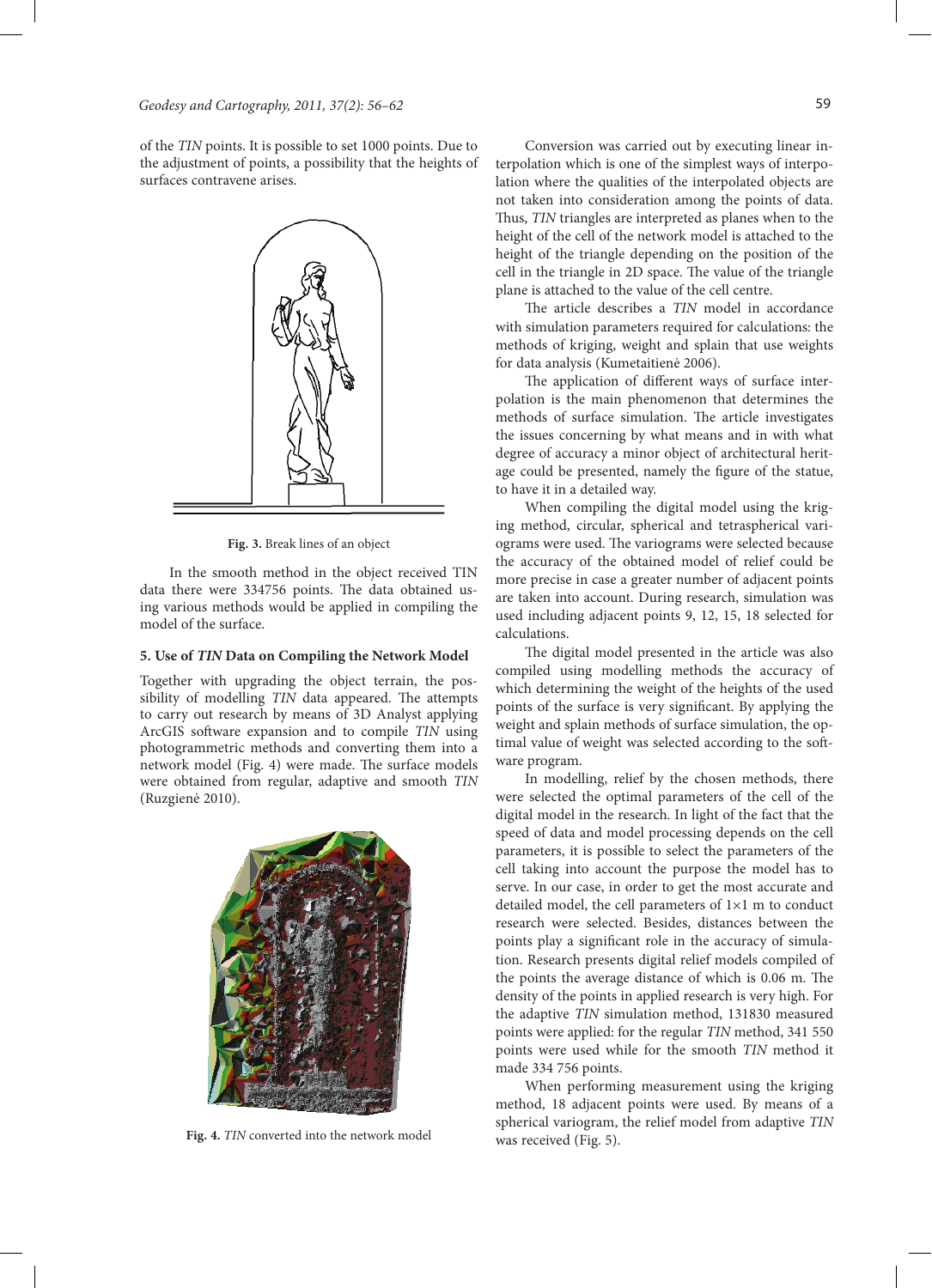

**Fig. 5.** A digital model taken using the adaptive *TIN* method



**Fig. 6.** A digital model was received from smooth *TIN*

When applying the kriging method, 18 adjacent points with spherical variograms were used for measurements while using the smooth *TIN* method the model of relief was obtained (Fig. 6).

By means of the kriging method, 18 adjacent points with spherical variograms were used for measurements while using regular Tin the model of relief was obtained (Fig. 7).

After analysing *TIN* compiled employing various methods, it can be stated that the most suitable method for simulation is considered to be *TIN* compiled using the adaptive method. *TIN* compiled applying the smooth method is completely inadequate for digital model compiling; however, the *TIN* model obtained using the regular method is too much washed-out. The model obtained

from *TIN* using the adaptive method is reflected in the precise way. The number of points applied for the method was significantly less.

The article presents the model compiled using the splain method. Adaptive *TIN* was selected for calculations. During simulation, the surface was compiled using the regular splain method when the weight of the height of the investigated point equal to  $\lambda = 0.1$  was applied selecting 18 adjacent points for calculations (Fig. 8).



**Fig. 7.** A digital model was obtained from regular *TIN*



**Fig 8.** A digital model obtained using the splain method

Research also presents the model compiled using the weight method. Adaptive *TIN* was chosen for calculations. During simulation, 18 adjacent points and the weight value of the point  $p = 4$  were used (Fig. 9).

After analysing all obtained models, the following data accuracies were presented (Table 5).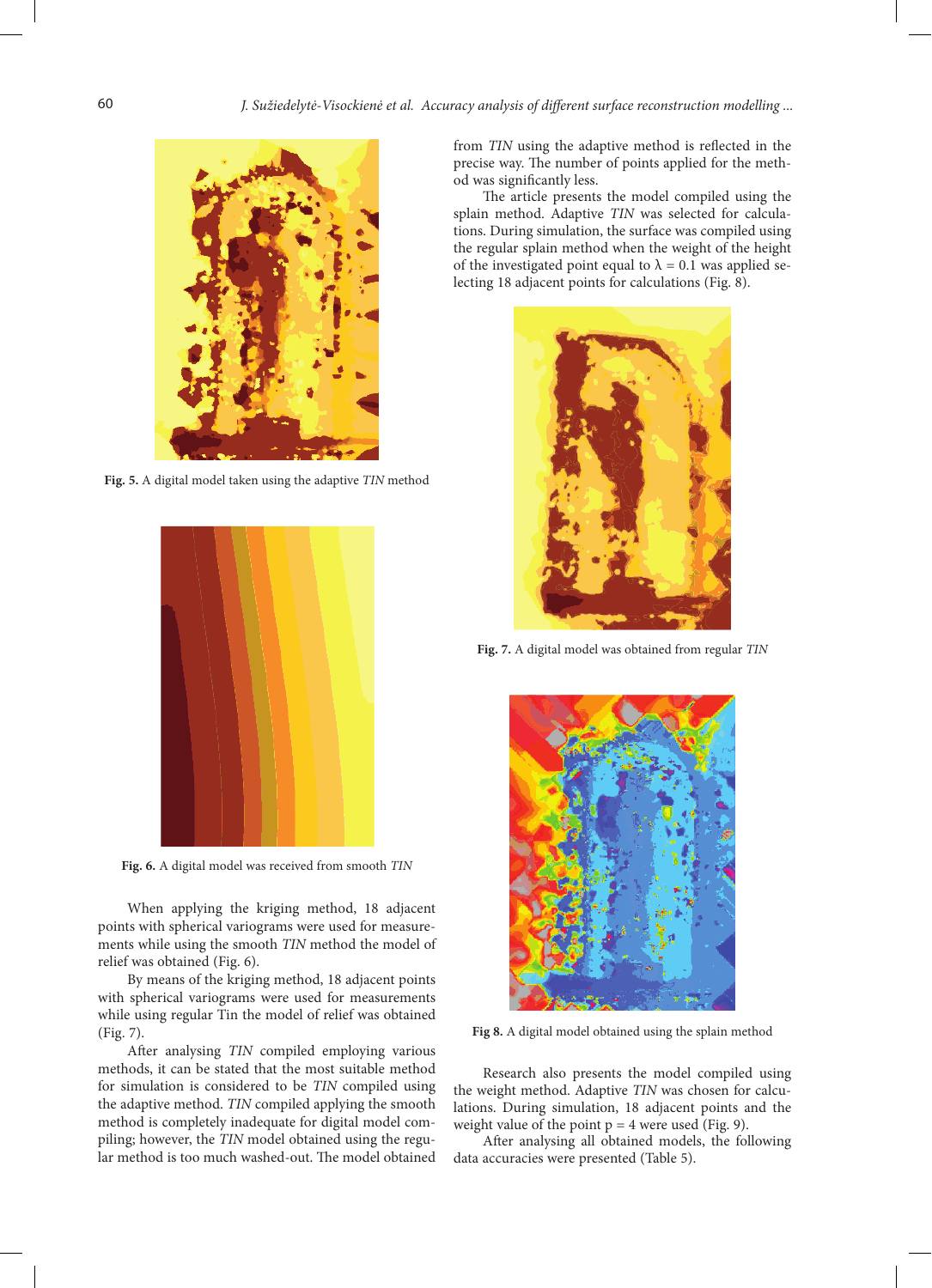

**Fig. 9.** A model obtained using the weight method

| Simulation<br>model | Number<br>of points |                             | Number of adjacent points used for<br>calculations |      |      |  |
|---------------------|---------------------|-----------------------------|----------------------------------------------------|------|------|--|
|                     | used for<br>measu   | 9                           | 12                                                 | 15   | 18   |  |
|                     | rements             | Standard deviation $\sigma$ |                                                    |      |      |  |
| Kriging             | 131830              | 0.48                        | 0.43                                               | 0.39 | 0.38 |  |
| Weight              |                     | 1.71                        | 1.67                                               | 1.64 | 1.62 |  |
| Splain              |                     | 1.79                        | 1.76                                               | 1.72 | 1.70 |  |

**Table 5.** The accuracy of different methods for simulation

The evaluation of standard deviation is considered the value constant the result of which should not exceed 2.

When compiling different methods and comparing all digital methods of simulation with each other, we can state that the most accurate model is the one compiled using the kriging method.

It was observed that the quality of the results of the obtained model depends on the initial data, namely *TIN*, compiled applying different methods, on the number of points used for them, the interpolation model employed and the required parameters prescribed for it.

#### **5. Conclusions**

Digital images were processed using the PhotoMod photogrammetric system. Data reliability is determined by the result of triangulation adjustment characterized by plane and heights errors registered at the measured ground control and tie points. In our case, the accepted result of the mean plane error of the object is 9.5 µm, whereas the error of heights is 18  $\mu$ m.

The accuracy of triangulation characterizes data accuracy of the orthophoto map, the accuracy of TIN and the accuracy of break lines (vector data) photogrammetrically obtained from the object.

The orthophoto map of the investigated object is considered to be qualitative and used for carrying out precise works of drawing and measurements; however, the received data are not three-dimensional.

Following photogrammetrically obtained *TIN* data, surface models applying ArcGIS 3D Analyst extension were compiled. The accuracy of the obtained data is characterized by the evaluation of standard deviation equal to 0.3–1.8. This coefficient should not exceed 2.

The obtained surface models compiled from *TIN*  data and received by applying kriging, splain and weigh methods are not considered satisfactory. The received images are washed-out, shadowy and indistinct. The authors consider that ArcGIS software and methods chosen for simulation could not be introduced into the simulation of the architectural objects (elements) of heritage.

When carrying out drawing works of architectural elements, it is necessary to use specifically tailored software adjusted for that purpose.

#### **References**

- Kumetaitienė, A. 2006. Skaitmeninio reljefo modelio sudarymas skirtingais geostatistiniais reljefo modeliavimo metodais [Digital terrain modeling by different geostatistical relief modeling methods], *Geografija* [Geography] 42(1): 28–33.
- Shariat, M.; Azizi, A.; Saadatseresht, M. 2008. Analysis and the solutions for generating a true digital ortho photo in close range photogrammetry, *The International Archives of the Photogrammetry, Remote Sensing and Spacial Information Sciences* 37(B4): 439–442.
- Sužiedelytė-Visockienė, J.; Bručas, D. 2009. Influence of digital camera errors on the photogrammetric image processing, *Geodezija ir kartografija* [Geodesy and Cartography] 35(1): 29–33.

[doi:10.3846/1392-1541.2009.35.29-33](http://dx.doi.org/10.3846/1392-1541.2009.35.29-33)

- *The recommendations by photogrammetric processing for digital topographic maps* (planes). Moscow: CNIIGAIK, 2002.
- Ruzgienė, B. 2010. Skaitmeninio reljefo modelio kūrimo metodai ir tikslumo tyrimas, taikant skaitmeninės fotogrametrijos technologiją, *Geodezija ir kartografija* [Geodesy and Cartography] 36 (2): 57–62. [doi:10.3846/gc.2010.09](http://dx.doi.org/10.3846/gc.2010.09)
- Kumetaitienė, A; Vaitkevičienė, j. 2008. Reljefo modeliavimo metodai, taikomi užstatytų teritorijų topografiniams planams sudaryti, *Geodezija ir kartografija* [Geodesy and Cartography] 33(4): 134–138. [doi:10.3846/1392-1541.2008.34.134-138](http://dx.doi.org/10.3846/1392-1541.2008.34.134-138)

**Jūratė SUžIEDELYTė-VISOCKIENė**. Assoc. Prof. Dr Vilnius Gediminas Technical University, Dept of Geodesy and Cadastre, Saulėtekio al. 11, LT-10223 Vilnius, Lithuania (Ph +370 5 2744703, fax +370 5 2744705).

Doctor (Vilnius Gediminas Technical University, 2003).

Research interests: digital photogrammetry, land management.

**Aušra KUMETAITIENė.** Assoc. Prof. Dr Vilnius Gediminas Technical University, Dept of Geodesy and Cadastre, Saulėtekio al. 11, LT-10223 Vilnius, Lithuania (Ph +370 5 2744703, fax +370 5 2744705).